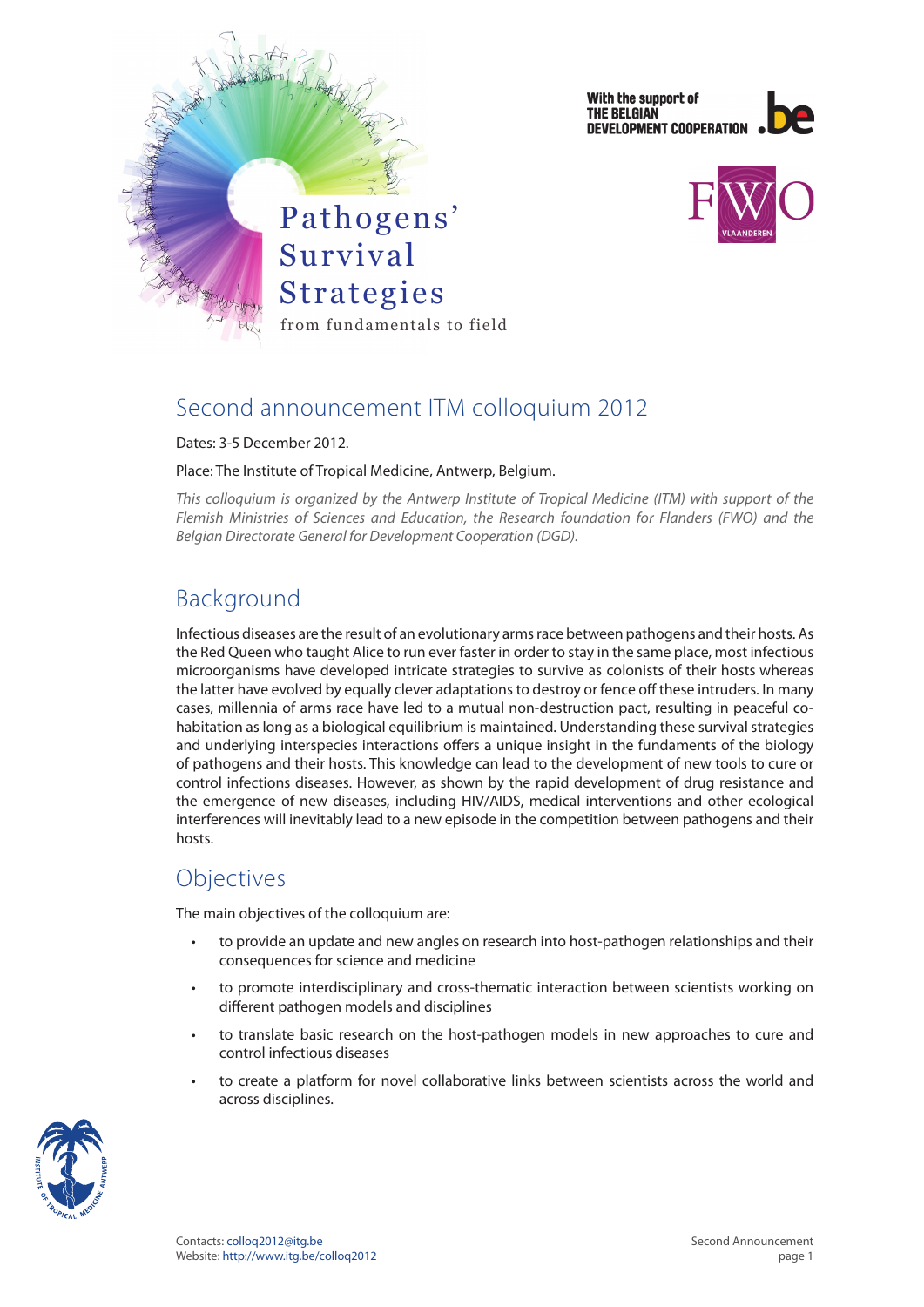# Programme

The colloquium will be held along two lines.

On the one hand**, experts** in various fields will give short eye-opener talks in order to **provide a comprehensive view on the potential of evolutionary infectiology**, including viruses (HIV, HTLV-I), bacteria and mycobacteria, protozoa and helminths. These oral sessions will be grouped in 6 themes and a general discussion will be held at the end of each of them:

- 1. Pathogen survival in vertebrate hosts (confirmed speakers: Etienne Pays, Joel D. Ernst, Tine Verdonck, Dissou Affolabi)
- 2. Adaptation of the vertebrate host to pathogens (confirmed speakers: Martin Ota, Guido Vanham, Stefan Magez, Wim Jennes, Anna Rosanas Urgell)
- 3. Drug resistance (confirmed speakers: Coralith Garcia, Jean-Claude Dujardin, Didier Ménard, Sébastien Gagneux, and Kevin Ariën)
- 4. Adaptation of pathogens to invertebrate hosts (confirmed speakers: Benjamin Gourbal, Shaden Kamhawi, Guy Caljon, Isabel Roditi and Didier Fontenille)
- 5. Interaction between pathogens (confirmed speakers: Nicolas Fasel, Pauline Mwinzi, Martin Antonio, William Worodria and Sarah Knowles)
- 6. Transmission dynamics in the evolutionary survival of pathogens (confirmed speakers: Martine Peters, Martin Eichner, Dionicia Gamboa Vilela, Lies Durnez and Tine Huyse)

On the other hand, interactive and 'mix and mingle' lunches will be organized on Day 1 and 2, followed by poster sessions. All participants are encouraged to contribute, the poster sessions are open to all participants through a call for posters (deadline: September 30, 2012). Each selected proposal will allow the submitting research groups to present their main research lines and to interact with the speakers and other participants.

A **limited number of scholarships are available** to participants from developing countries. These scholarships will be awarded on the basis of a poster abstract submitted by the candidate and cover flight costs, a subsistence allowance, hotel costs and the registration fee (including walking dinner). Poster abstracts will be selected on excellence and links with the colloquium themes. If you wish to apply for a scholarship, please visit our website:

<http://www.itg.be/internet/colloq2012/ScholarshipContest.html>

### Participants

We expect about 200 participants, representing:

- Researchers of infectious diseases and host-pathogen relationships
- • Other scientists interested in a look beyond their own expertise or model
- Biomedical students and research fellows
- World-wide experts with special emphasis on scientists from tropical and developing countries
- International, European, Belgian and Flemish authorities and policy makers